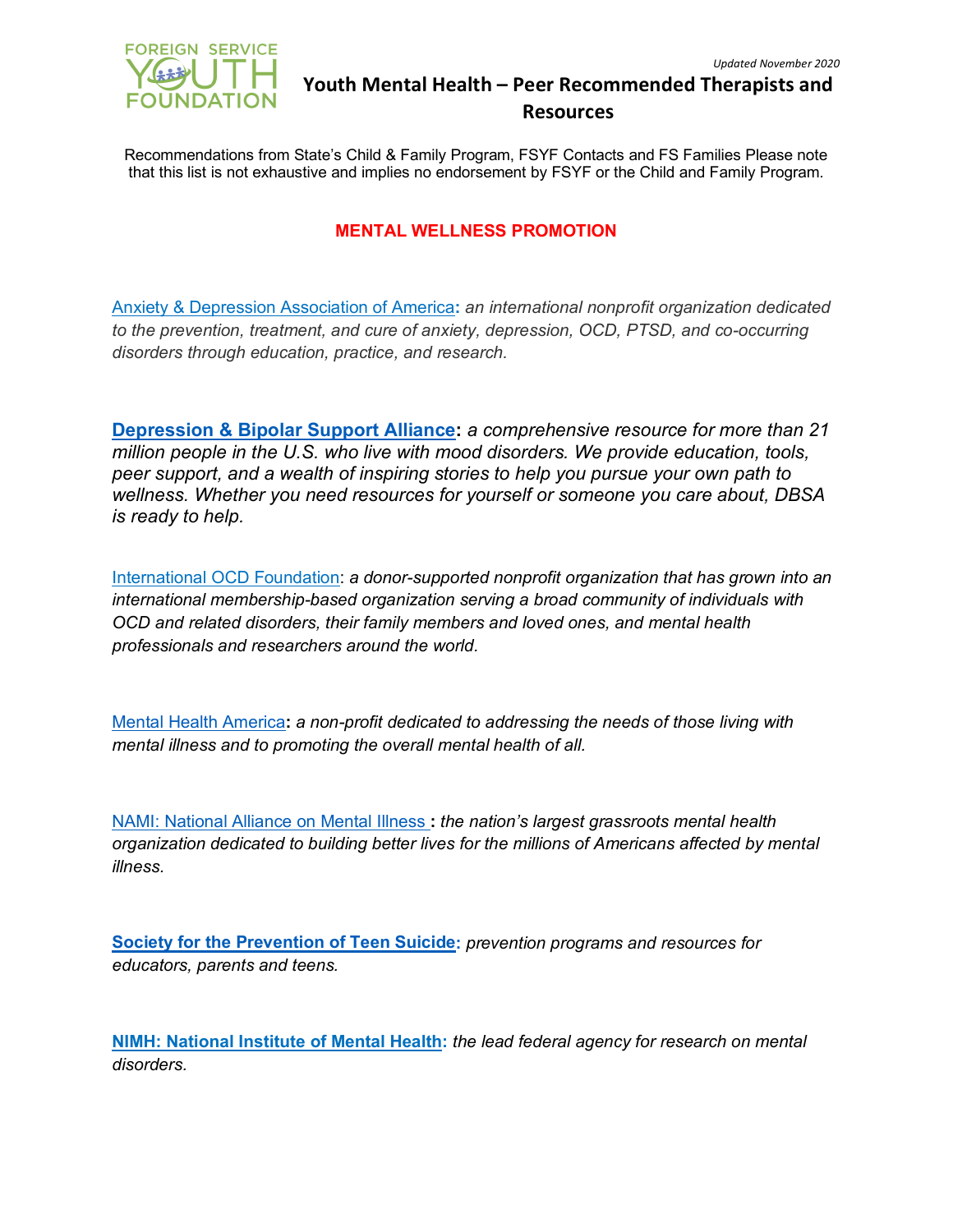

Recommendations from State's Child & Family Program, FSYF Contacts and FS Families Please note that this list is not exhaustive and implies no endorsement by FSYF or the Child and Family Program. **[Substance Abuse & Mental Health Services Administration \(SAMHSA\)](https://www.samhsa.gov/prevention)**: *provides substance use and mental disorder information, services, and research.*

**[National PTA's Mental Health Initiative](https://www.pta.org/)**: *Helpful information to implement new policies, services and supports to improve the overall mental health in your schools and families. Whether your own child is experiencing trauma, stress or other mental health challenges—or you're trying to serve your school community—these resources are for you!*

**[Family Resources: Emotional Health](https://www.pta.org/home/family-resources/health/Emotional-Health)**

### **IN NORTHERN VIRGINIA AREA**

**[Zero Suicide](https://zerosuicide.sprc.org/) Initiative in [Arlington:](https://health.arlingtonva.us/suicide-prevention-awareness/)** *a framework for system-wide, organizational commitment to safer suicide care in health and behavioral health care systems.*

**[Suicide Prevention Alliance of Northern Virginia \(SPAN\):](http://www.suicidepreventionnva.org/)** *a regional coalition of the Alexandria, Arlington, Fairfax-Falls Church, Loudoun, and Prince William Community Services Boards (CSBs) and other groups in Northern Virginia, all working together to raise awareness and share resources to prevent suicide.*

#### **[Arlington Public Schools](https://www.apsva.us/mental-health-services/mental-health-resources/)**

- o [Mental Health Resources](https://www.apsva.us/mental-health-services/mental-health-resources/)
- o [Parent Resource Center](https://www.apsva.us/special-education/parent-resource-center/)

**Arlington County [Youth Behavioral Health Services](https://family.arlingtonva.us/childrens-behavioral-healthcare/)**: *provides services to children, teens and their families to prevent mental health and substance abuse problems from developing or becoming more serious.*

**[NAMI of Northern Virginia:](https://www.nami-northernvirginia.org/)** *offers classes, support groups to individuals living with a mental health condition, and family members and friends, at no cost to participants.*

**[Arlington Partnership for Children, Youth & Families](https://apcyf.arlingtonva.us/)**: *a community organization that works to improve the health, well-being, and safety of children, youth, and families in Arlington through researching young people's needs, advocating for improved policies and programs to meet those needs.*

**[Teen Network Board:](https://teens.arlingtonva.us/tnb/)** *a County & School Board-appointed teen advocacy group comprised of Arlington high school students, from different backgrounds and parts of Arlington to provide a countywide voice for Arlington teens.*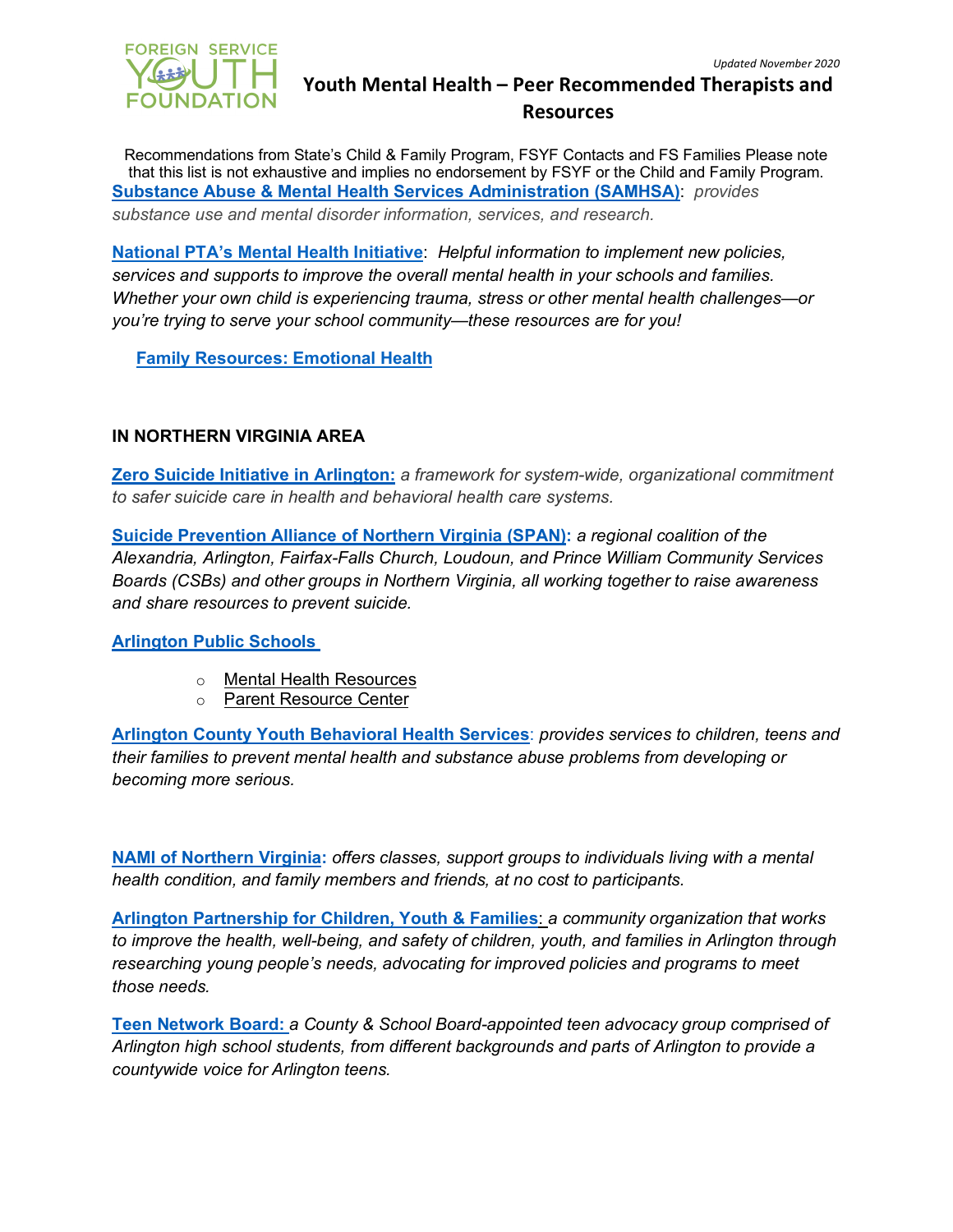

Recommendations from State's Child & Family Program, FSYF Contacts and FS Families Please note that this list is not exhaustive and implies no endorsement by FSYF or the Child and Family Program. **[Second Chance:](https://secondchancearlington.org/)** *an educational program for Arlington middle and high school students to help them avoid using alcohol, drugs and certain other substances. Second chance is not treatment or therapy. Students showing signs of early substance use will benefit most from attending Second Chance. Students who are found to be under the influence of alcohol, marijuana, or certain other substances may be diverted to Second Chance by Arlington Public Schools or Arlington County Juvenile Courts. Parents can also refer their teens or teens can refer themselves.*

### **PREVENTION AND UNIVERSAL SUPPORTS**

**[National Alliance on Mental Illness \(NAMI\)](http://www.nami.org/) (1-800-950-NAMI)**: *offers classes, support groups to individuals living with a mental health condition, and family members and friends, at no cost to participants.*

<http://www.nami.org/Find-Support/Air-App> for Android or iPhone Support:<https://www.nami.org/Find-Support> Educational Programs:<https://www.nami.org/Learn-More>

**[Mental Health America of Virginia's Warmline \(](https://mhav.org/support/warm-line/)1-866-400-6428):** *Text support feature*  too. Available from 9am to 9pm Mon-Fri and 5 pm to 9 pm Sat-Sun. The Warm Line is a peer*run service for residents of Virginia to provide a support line for individuals, family members, and other concerned parties who would like someone to talk to, or who request community mental health resources, or who have specific questions about their recovery journey. The peers who answer the Warm Line listen with compassion and provide non-judgmental support.*

**[National Suicide Prevention Lifeline](http://www.suicidepreventionlifeline.org/)** (**[1-800-273-TALK](about:blank) (8255)). Chat and Spanish options available.** *The Lifeline provides 24/7, free and confidential support for people in distress, prevention and crisis resources for you or your loved ones, and best practices for professionals.*

**[SMYAL \(Regional LGBTQ Youth Suicide Prevention and Support\)](http://www.smyal.org/resources)**: *Through youth leadership, SMYAL creates opportunities for LGBTQ youth to build self-confidence, develop critical life skills, and engage their peers and community through service and advocacy.*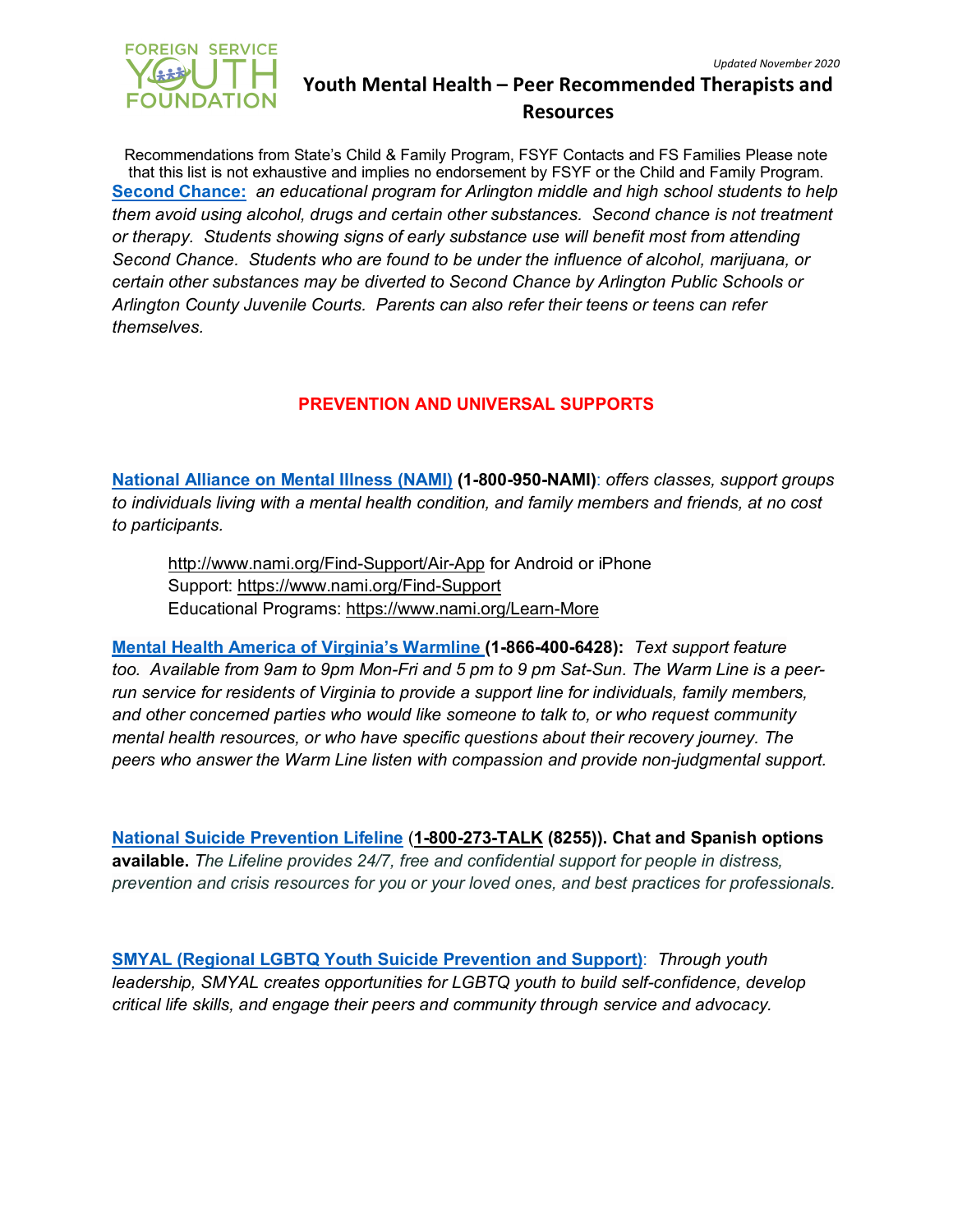

Recommendations from State's Child & Family Program, FSYF Contacts and FS Families Please note that this list is not exhaustive and implies no endorsement by FSYF or the Child and Family Program. **[Q Chat Space:](https://www.qchatspace.org/)** *A community for LGBTQ+ teens. Find and give support, have fun, connect around shared interests and get good information. Chat with like-minded peers in live chats designed for you & by you, facilitated by folks who care.*

**[Jed Foundation:](https://www.jedfoundation.org/)** *a nonprofit that protects emotional health and prevents suicide for our nation's teens and young adults.*

**[The Trevor Project \(National LGBTQ Youth Suicide Prevention and Support\)](http://www.thetrevorproject.org/) (1-866-488- 7386 (866-4U-TREVOR)):** *a free and confidential service that offers hope and someone to talk to, 24/7. The Trevor Helpline's trained counselors will listen and understand without judgment.*

**[Suicide Prevention Alliance of Northern Virginia \(SPAN\):](http://www.suicidepreventionnva.org/)** *provides substance use and mental disorder information, services, and research.*

**[Society for the Prevention of Teen Suicide:](http://www.sptsusa.org/)** *prevention programs and resources for educators, parents and teens.*

**[The Jason Foundation:](https://jasonfoundation.com/)** *The Jason Foundation, Inc. (JFI) is dedicated to the prevention of the "Silent Epidemic" of youth suicide through educational and awareness programs that equip young people, educators/youth workers and parents with the tools and resources to help identify and assist at-risk youth.*

#### **Training Programs**

**[Second Step:](https://www.secondstep.org/)** *a program rooted in social-emotional learning (SEL) that helps transform schools into supportive, successful learning environments uniquely equipped to encourage children to thrive. More than just a classroom curriculum, Second Step's holistic approach helps create a more empathetic society by providing education professionals, families, and the larger community with tools to enable them to take an active role in the social-emotional growth and safety of today's children*.

**[Sources of Strength](https://sourcesofstrength.org/)**: *provides evidence-based prevention for suicide, violence, bullying and substance abuse by training, supporting, and empowering both peer leaders and caring adults to impact their world through the power of connection, hope, help and strength.*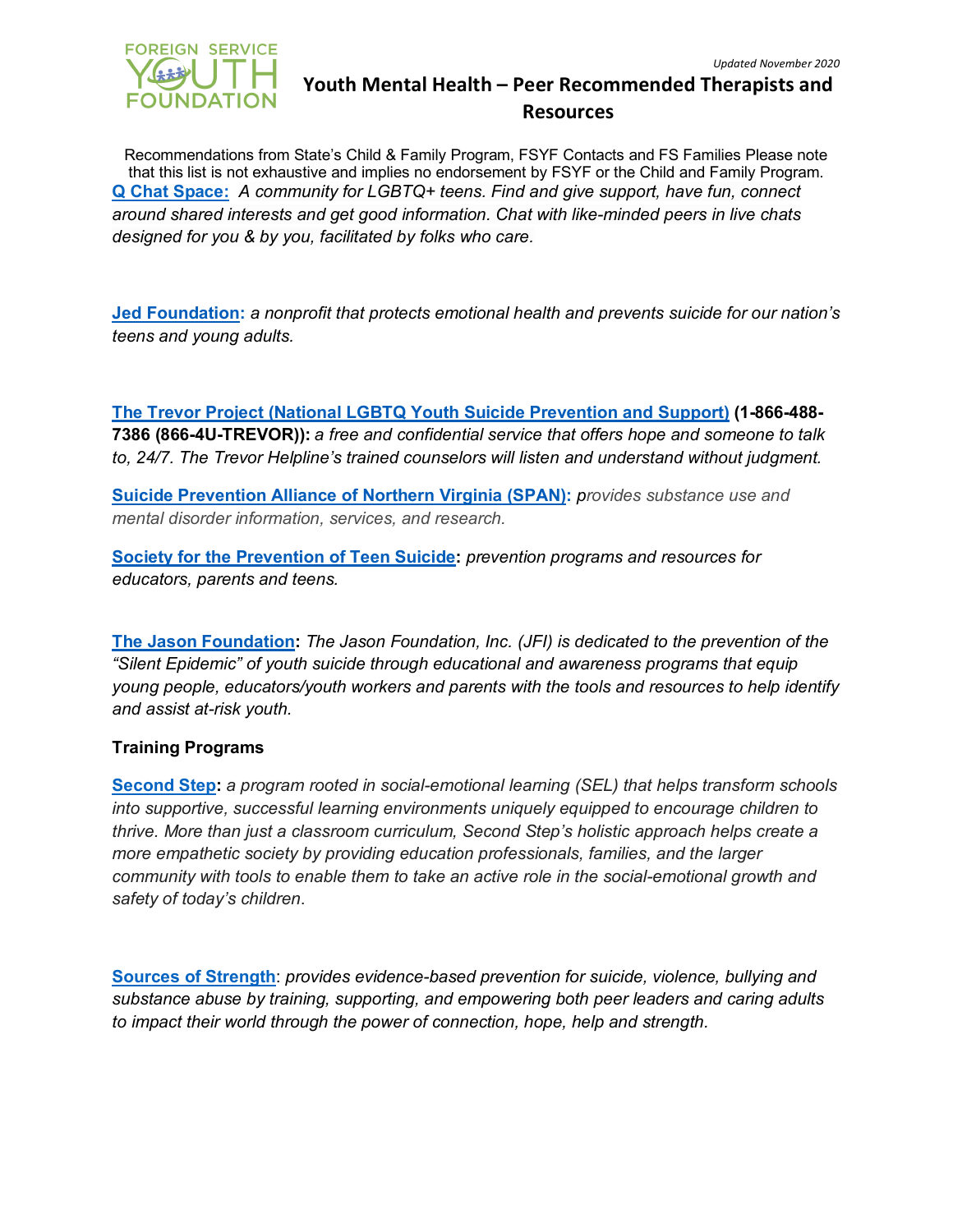

Recommendations from State's Child & Family Program, FSYF Contacts and FS Families Please note that this list is not exhaustive and implies no endorsement by FSYF or the Child and Family Program. **[Signs of Suicide](https://www.sprc.org/resources-programs/sos-signs-suicide)**: *a universal, school-based prevention program designed for middle school (ages 11-13) and high school (ages 13-17) students.*

**[Youth Mental Health First Aid:](https://www.mentalhealthfirstaid.org/population-focused-modules/youth/)** *introduces common mental health challenges for youth, reviews typical adolescent development, and teaches a 5-step action plan for how to help young people in both crisis and non-crisis situations.* 

**[Kognito:](https://kognito.com/about)** *combines the science of learning, the art of conversation, and the power of game technology to engage users in role-play conversations with virtual humans, allowing them to try different approaches, get personalized feedback and gain the confidence and skills to lead similar conversations in real-life that result in measurable changes in social, emotional, and physical health.*

### **Parenting Resources:**

### **IN NORTHERN VIRGINIA AREA**

#### **Arlington Public Schools:**

**[Parent Academy:](https://parentacademymiami.com/)** offers parents and guardians of children attending schools in Arlington *learning opportunities on a wide variety of subjects to support the academic, social and emotional development of children.*

#### **[Parent Resource Center](https://www.apsva.us/special-education/parent-resource-center/)**:

- Information and referrals
- [Parent learning opportunities and events](https://www.apsva.us/special-education/parent-resource-center/event-calendar/)
- [A Family Resource and Information Guide](https://www.apsva.us/wp-content/uploads/2015/04/Family-Resource-Guide-FINAL-WEB-5.18.17.pdf) *designed to provide step by step support in navigating the special education process, collaborating with school staff, and accessing community resources.*
- Sibshops *Workshops for brothers and sisters of students with disabilities*.
- Individual consultation with families call or email us to schedule an appointment!
- [A lending library containing books, DVDs and audiobooks.](https://www.apsva.us/special-education/parent-resource-center/prc-library/)
- A monthly email news and updates.

**[Career Center](https://careercenter.apsva.us/):** [Information and Resources](https://www.parentcenterhub.org/)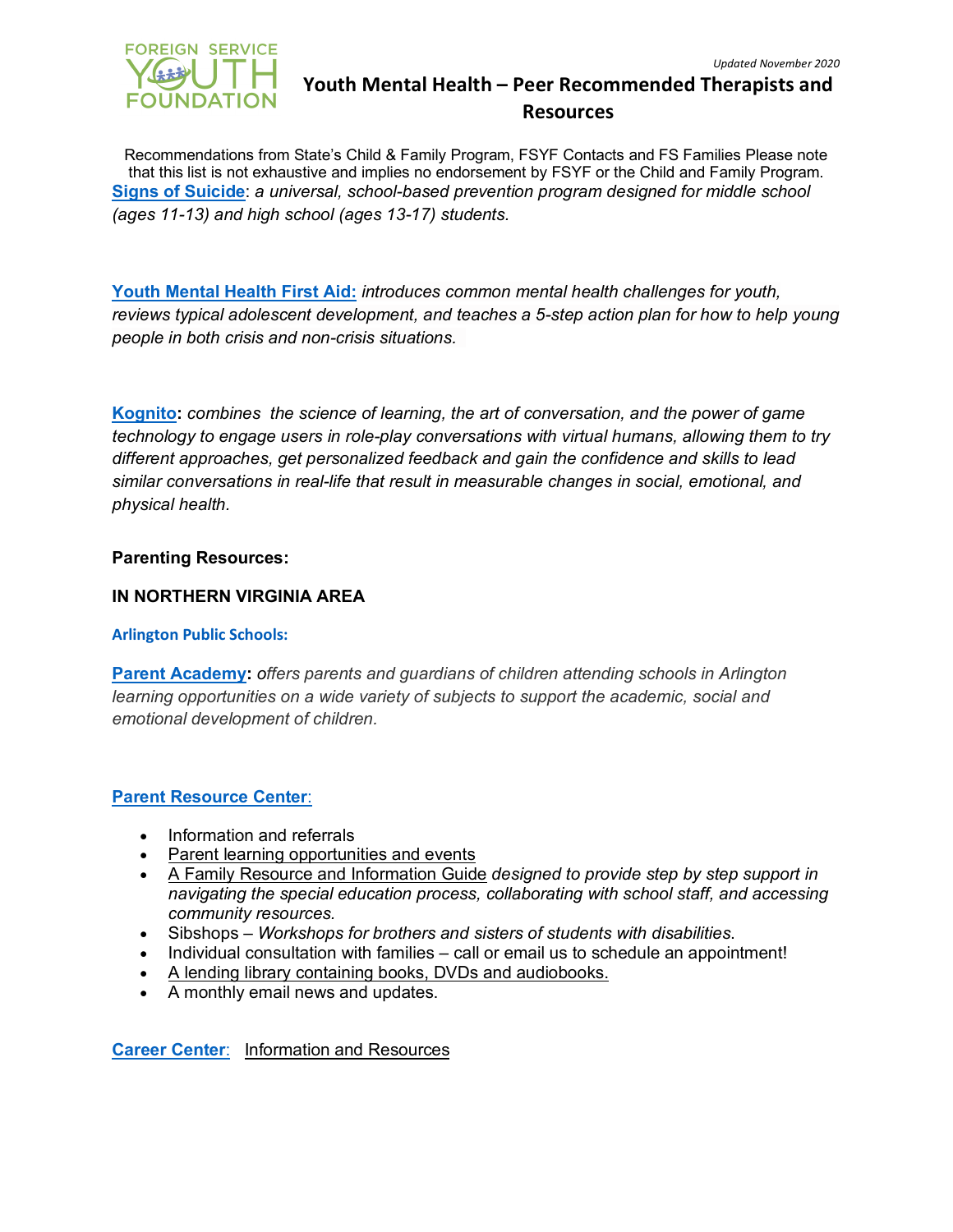

Recommendations from State's Child & Family Program, FSYF Contacts and FS Families Please note that this list is not exhaustive and implies no endorsement by FSYF or the Child and Family Program. **[Arlington County Behavioral Healthcare](https://health.arlingtonva.us/behavioral-healthcare/)** 

• ["Stay Connected":](https://apcyf.arlingtonva.us/parent-support/) Webinars to help parents and caregivers support children (and themselves!) in ever-changing family life.

### [Arlington Partnership for Children, Youth and Families](https://apcyf.arlingtonva.us/)

[Parenting Tips](https://www.cdc.gov/ncbddd/childdevelopment/positiveparenting/index.html)

### **INTERVENTIONS & TREATMENTS**

**[Mental Health America of Virginia's Warmline](https://mhav.org/support/warm-line/) [\(VA C.O.P.E.S\)](https://vacopes.com/) (1-866-400-6428):** *Text support feature too. Available from 9am to 9pm Mon-Fri and 5 pm to 9 pm Sat-Sun. The Warm Line is a peer-run service for residents of Virginia to provide a support line for individuals, family members, and other concerned parties who would like someone to talk to, or who request community mental health resources, or who have specific questions about their recovery journey. The peers who answer the Warm Line listen with compassion and provide nonjudgmental support.*

**[Children's Regional Crisis Response \(CR2\)](http://ncgcommunity.com/crisis-services/cr2) (844-627-4747)** *provides 24-hour rapid response to all youth (21 & younger) facing a mental health and/or substance use crisis.*

**[SAMSHA Helpline:](https://www.samhsa.gov/) 1-800-662-HELP (4357)** *free, confidential, 24/7, 365-day-a-year treatment referral and information service (in English and Spanish) for individuals and families facing mental and/or substance use disorders. See also treatment locators on website.*

**[National Alliance for Mental Illness \(NAMI\) Helpline](https://www.nami.org/help)**: **1-800-950-NAMI (6264)** or **text "NAMI" to 741741**

**NAMI [of Northern Virginia:](https://www.nami-northernvirginia.org/)** *offers classes, support groups to individuals living with a mental health condition, and family*

 *members and friends, at no cost to participants.*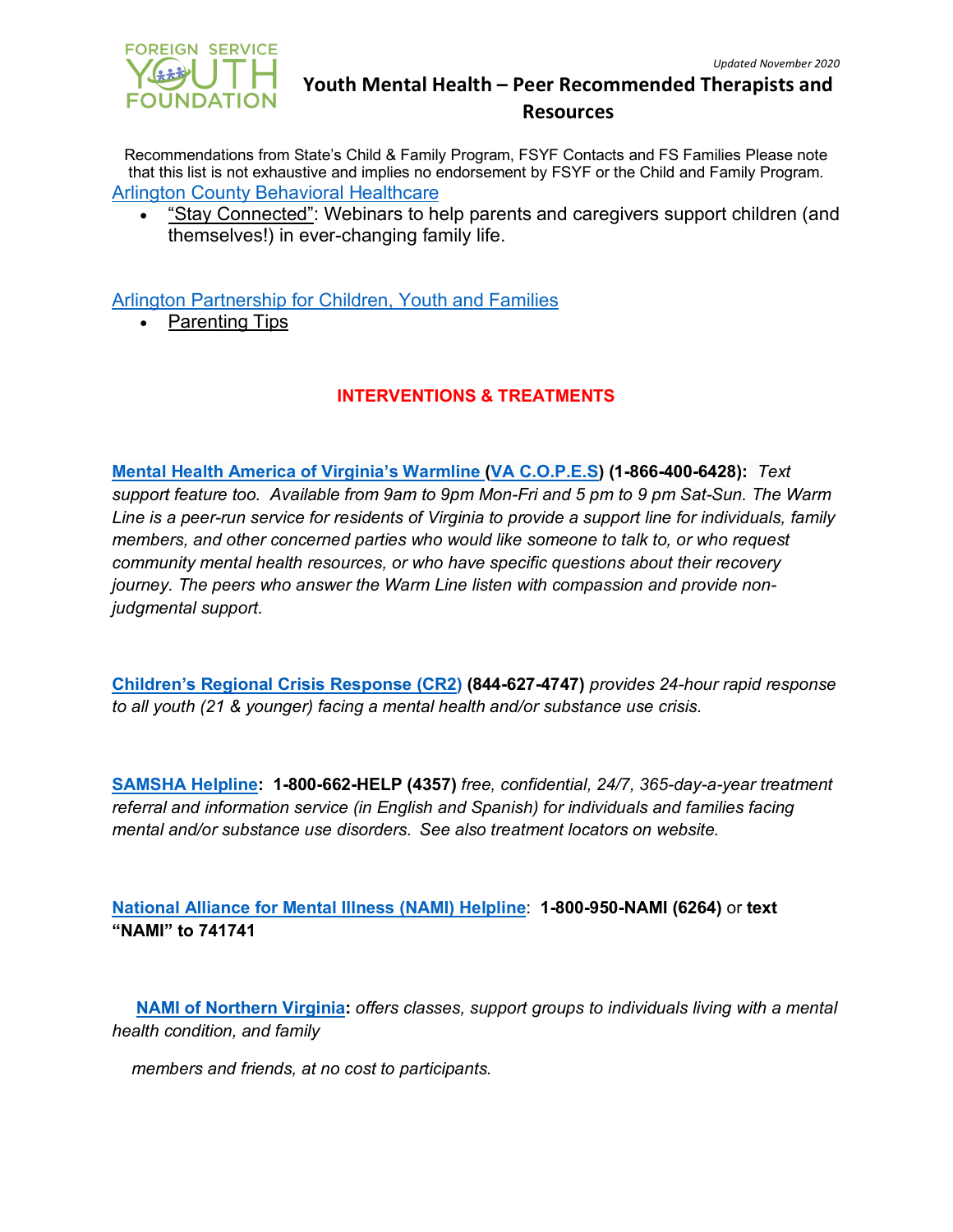

Recommendations from State's Child & Family Program, FSYF Contacts and FS Families Please note that this list is not exhaustive and implies no endorsement by FSYF or the Child and Family Program. **[Teen Line:](https://teenlineonline.org/teentalkapp/) 1-800-TLC- Teen:** *a non-profit, community based organization that provides emotional support to youth. It is our mission to provide peer based education and support before problems become a crisis, using a national hotline, community outreach and online support.*

**[National Suicide Prevention Lifeline](http://www.suicidepreventionlifeline.org/) [1-800-273-TALK](about:blank) (8255).** The Lifeline provides 24/7, free and confidential support for people in distress, prevention and crisis resources for you or your loved ones, and best practices for professionals.

**[SMYAL \(Sexual Minority Youth Assistance League \(202-546-5940\)](http://www.smyal.org/resources)**: Through youth leadership, SMYAL creates opportunities for LGBTQ youth to build self-confidence, develop critical life skills, and engage their peers and community through service and advocacy.

**[Q Chat Space:](https://www.qchatspace.org/)** A community for LGBTQ+ teens. Find and give support, have fun, connect around shared interests and get good information. Chat with like-minded peers in live chats designed for you & by you, facilitated by folks who care.

### **[The Trevor Project \(National LGBTQ Youth Suicide Prevention and Support\)](http://www.thetrevorproject.org/) (1-866-488- 7386 (866-4U-TREVOR)):**

The Trevor Helpline is a free and confidential service that offers hope and someone to talk to, 24/7. The Trevor Helpline's trained counselors will listen and understand without judgment.

**[Talkspace:](https://www.talkspace.com/)** *a convenient and affordable way to connect with a licensed therapist online. Send your therapist text, audio, picture, and video messages at any time, and they will respond daily, 5x/week. Also offers Live Video Sessions to connect in real-time.*

**[SMI Advisor:](https://smiadviser.org/)** *Advances the use of a person-centered approach to care to ensure people with serious mental illness (SMI) find the treatment and support they need. Offers access to resources and answers from a network of experts.*

**[Treatment Advocacy Center](https://www.treatmentadvocacycenter.org/)**: *a national nonprofit organization dedicated to making treatment possible for severe mental illness.*

**Resources regarding therapy:**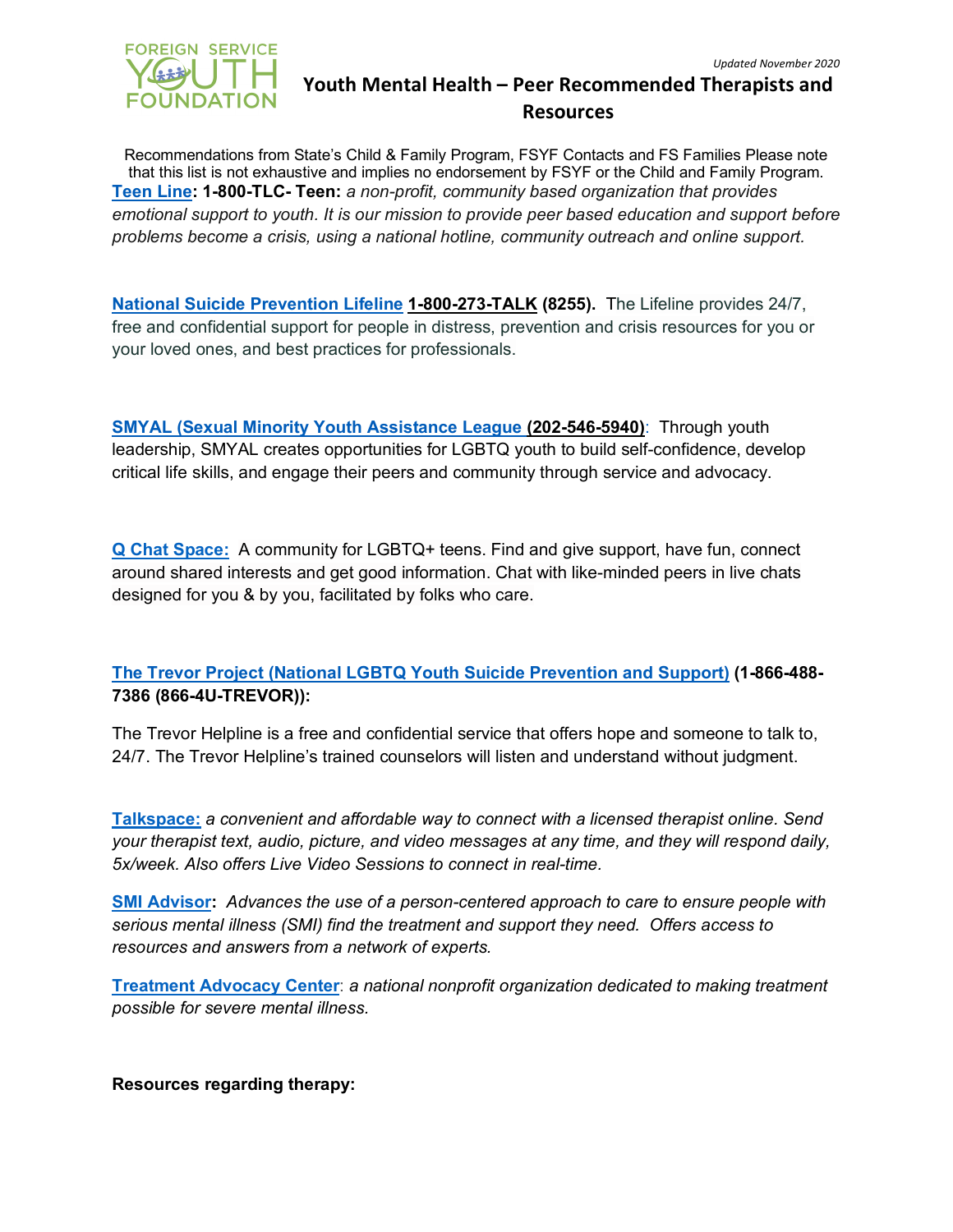

Recommendations from State's Child & Family Program, FSYF Contacts and FS Families Please note that this list is not exhaustive and implies no endorsement by FSYF or the Child and Family Program.

- [NAMI: Know the Warning Signs](https://nami.org/About-Mental-Illness/Warning-Signs-and-Symptoms)
- [NAMI: Mental Health Treatments](https://nami.org/About-Mental-Illness/Treatments)
- [NAMI: Navigating a Mental Health Crisis](https://www.nami.org/Support-Education/Publications-Reports/Guides/Navigating-a-Mental-Health-Crisis)
- [How to Start Therapy \(NPR Article of Jan 2020\)](https://www.npr.org/2019/12/11/787058888/how-to-start-therapy)

#### **Searchable Databases for Providers:**

- **[American Psychological Association](https://locator.apa.org/?_ga=2.84642649.1341540532.1586991876-461324098.1586991876) (psychiatrists)**
- [Psychology Today \(psychiatrists, treatment centers, support groups, therapists\)](https://www.psychologytoday.com/us/)**.** Also has some international providers.
- [SAMHSA Treatment Locator](https://www.samhsa.gov/find-treatment)
- **[Innopsych Therapists of Color](https://www.innopsych.com/)**
- **[Greater Washington Society for Clinical Social Work](https://www.gwscsw.org/Disclaimer)**
- **[Northern Virginia Licensed Professional Counselors](https://www.nvlpc.org/search/custom.asp?id=1453)**
- **[Virginia Academy of Clinical Psychologists](https://www.vapsych.org/find-a-clinical-psychologist-in-your-community#/)**

#### **IN NORTHERN VIRGINIA AREA:**

**[Arlington Public Schools:](https://www.apsva.us/mental-health-services/)**

- o **[Mental Health Services](https://www.apsva.us/mental-health-services/)**
- o **[Mental Health Resources](https://www.apsva.us/mental-health-services/mental-health-resources/)**
- o **[Parent Resource Center](https://www.apsva.us/special-education/parent-resource-center/)**
- o **[Substance Use Counselors,](https://www.apsva.us/student-services/substance-abuse-counselors/) [Psychological Services,](https://www.apsva.us/student-services/psychological-services/) [Bullying Prevention](https://www.apsva.us/student-services/bully-prevention/)**

**Arlington County [Youth Behavioral Health Services:](https://family.arlingtonva.us/childrens-behavioral-healthcare/)** *Services include assessment, crisis intervention and stabilization, short-term counseling, psychiatric services and critical stress management for individuals and families. Pre-admission screening is provided for individuals who may require voluntary or involuntary hospitalization and/or who may require either officebased crisis stabilization or residential crisis stabilization. Fees based on family income, Medicare for emergency hospitalization, will work with families and their insurance.*

**Arlington Mental Health Child and Family Services**: **703-228-5150**

**Same Day Access: 703-228-1560**

 **Emergency Mental Health Services: 703-228-5160**

**[Children's National Medical Center](https://childrensnational.org/) (202-476-5000 or 888-884-2327)**: *All major insurance. Emergency psychiatric evaluations.*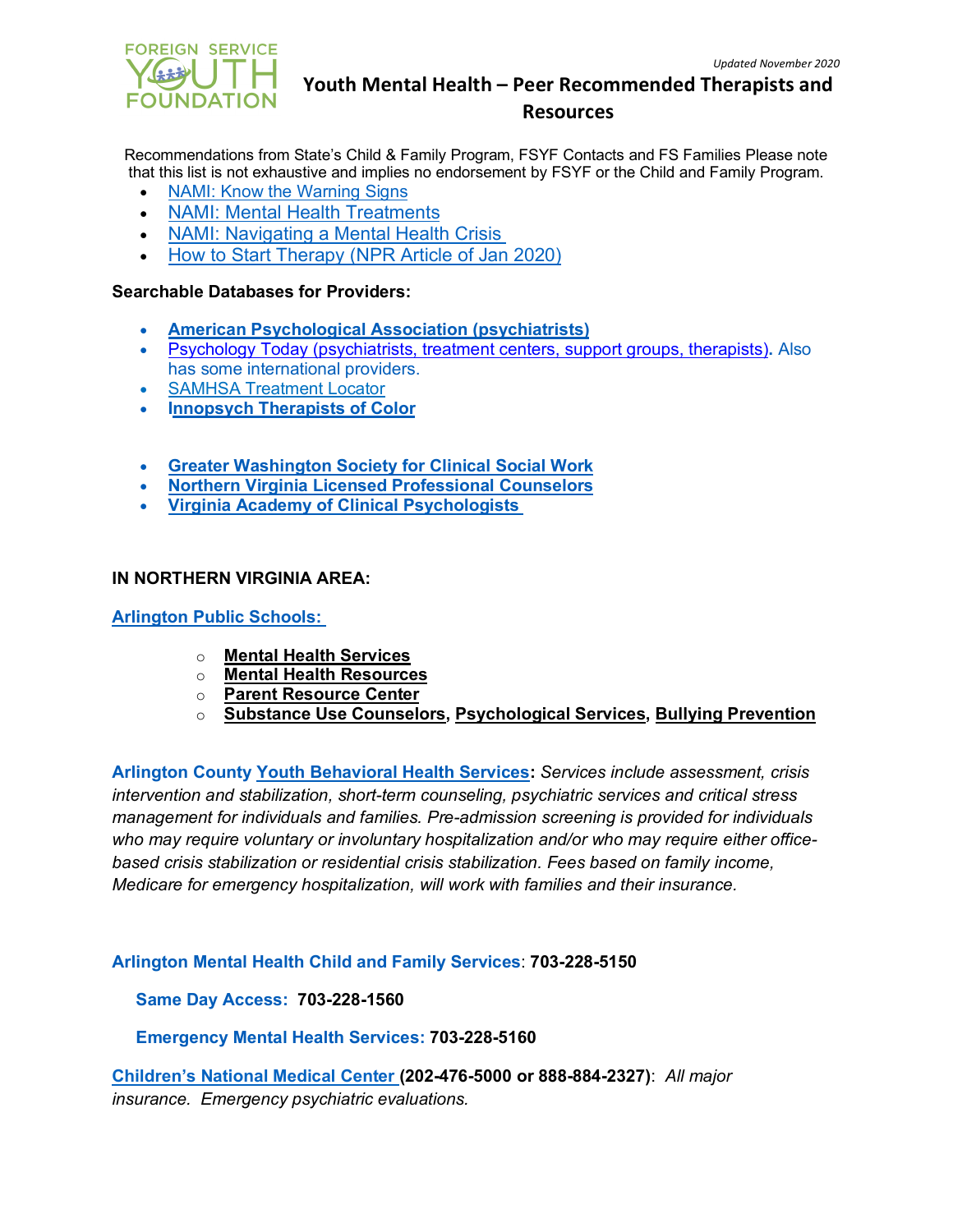

Recommendations from State's Child & Family Program, FSYF Contacts and FS Families Please note that this list is not exhaustive and implies no endorsement by FSYF or the Child and Family Program.

**[Dominion Hospital](https://dominionhospital.com/service/adolescent-mental-health-care) (703-538-2872)**: *Offers comprehensive services to identify and treat behavioral health conditions in adolescents and teens between 13 and 17 years old. We specialize in stabilizing crisis situations through effective intervention. Payments: sliding scale, Medicaid, most insurance.*

**Inova Behavioral Health Services Inova Health System:** Phone Adult admission: 703-289- 7560. Phone Children and Adolescents: **703-218-8500** Email: inovabehavioralhealth@inova.org Website: <https://www.inova.org/healthcare-services/behavioral-health/index.jsp> *Inova Behavioral Health promotes total wellness of mind and body by offering a full spectrum of mental health and addiction treatment services to the community. Outpatient clinics located in Mount Vernon, Ballston, Fairfax, and Loudoun.*

**[Psychiatric Institute of Washington](https://psychinstitute.com/) (202-885-5600)**: *Sliding scale payments, Medicaid, most insurance, will get interpreters.*

**[Virginia Hospital Center -](https://www.virginiahospitalcenter.com/medical-services/behavioral-mental-health/) Psychiatric Center (703-558-6451)**: *Most insurance, Medicare/Medicaid, interpreters available. Inpatient Acute Care unit for 18 and up. No adolescent unit.*

**[The Women's Center \(](https://thewomenscenter.org/)703-281-2657**): *With over 65 professionally trained therapists on staff, The Women's Center meets the diverse psychological needs of women, men, children, couples, and families of all ages by offering numerous services and specialties. We offer sessions in both English and Spanish.*

**Associated Clinical Services (ACS):** Old Keene Mill Rd, ste 101 Springfield, VA 22152 Phone: 703-569-8731 Website: <http://www.associatedclinical.com/>

**The Better Brain Center:** T2121 Eisenhower Avenue, Suite 604 Alexandria, VA 22314 Phone: 833-964-8483 Email: info@thebetterbraincenter.com Website: <https://thebetterbraincenter.com/> *The Better Brain Center provides psychiatry, counseling, and neurofeedback services.*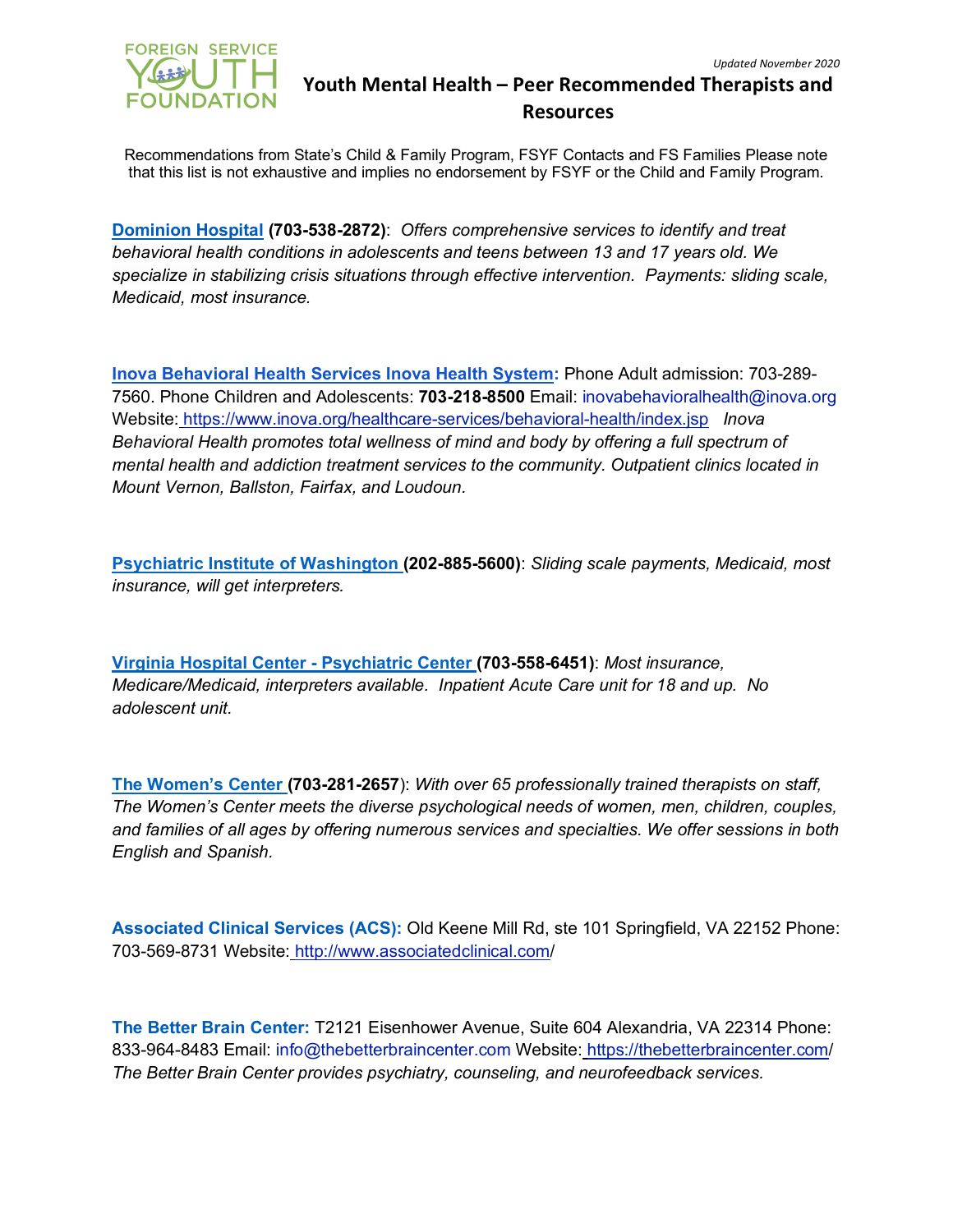

Recommendations from State's Child & Family Program, FSYF Contacts and FS Families Please note that this list is not exhaustive and implies no endorsement by FSYF or the Child and Family Program.

**Columbia Associates in Psychiatry Offices** in DC, Maryland, and Virginia. Arlington Office 2501 North Glebe Road, Ste 303 Arlington, VA 22207 Phone: 703-841-1290 Website[:](https://www.columbiapsychiatry-dc.com/) <https://www.columbiapsychiatry-dc.com/> *Services include child and adolescent psychiatry; psychological assessments; individual, family, and Group therapy; and TMS therapy.*

**Envision Counseling National Counseling Group (NCG):** 7620 Little River Turnpike, Ste 403 Annandale, VA 22003 Phone: 703-552-8182 Website: <https://ncgenvision.com/> *Envision Counseling provides expert counseling and treatment services to adolescents, young adults, and adults suffering from mental health or substance abuse issues.*

**GMU Center for Psychological Services:** George Mason University 10340 Democracy Ln, Ste 202 Fairfax, VA 22030 Phone: 703- 993-1370 Email: psycclin@gmu.edu Website[:](https://psyclinic.gmu.edu/) [https://psyclinic.gmu.edu.](https://psyclinic.gmu.edu/) *Sliding scale fee applications are accepted for Individual Therapy and Comprehensive Psycho-educational Assessment Services.*

I**nova Kellar Center:** Inova Kellar Center-Fairfax 11204 Waples Mill Road Fairfax, VA 22030 Phone: 703-218-8500. Website: [https://www.inova.org/healthcare-services/Inova-kellar](https://www.inova.org/healthcare-services/Inova-kellar-center/index.jsp)[center/index.jsp](https://www.inova.org/healthcare-services/Inova-kellar-center/index.jsp) *Inova Kellar Center provides comprehensive mental health and substance abuse treatment programs and an innovative special education school support families throughout Northern Virginia.*

**In Step:** 8500 Executive Park Ave, Ste 204 Fairfax, VA 22031 Phone: 703-876-8480 Website[:](http://www.insteppc.com/) [www.insteppc.com](http://www.insteppc.com/) In Step *provides a comprehensive range of mental health programs to the Northern Virginia community.*

**Mark V Sakran, MD Mindful Healing Group**: 1485 Chain Bridge Rd, Ste 203 McLean, VA 22101-4501 Phone: 571-435-3334 Phone: 301-969-2285 Email: SakranMD@gmail.com Email: Mindfulhealinggroup@gmail.com Website: [https://www.facebook.com/Mindful-Healing-](https://www.facebook.com/Mindful-Healing-Group235234496921175/?ref=page_internal)[Group235234496921175/?ref=page\\_internal](https://www.facebook.com/Mindful-Healing-Group235234496921175/?ref=page_internal)

See also: **[Formed Families Forward Northern Virginia Family Resources Directory \(2018-](https://www.formedfamiliesforward.org/wp-content/uploads/2018/08/2018-2019-Formed-Families-Resource-Directory.pdf) [2019\)](https://www.formedfamiliesforward.org/wp-content/uploads/2018/08/2018-2019-Formed-Families-Resource-Directory.pdf)**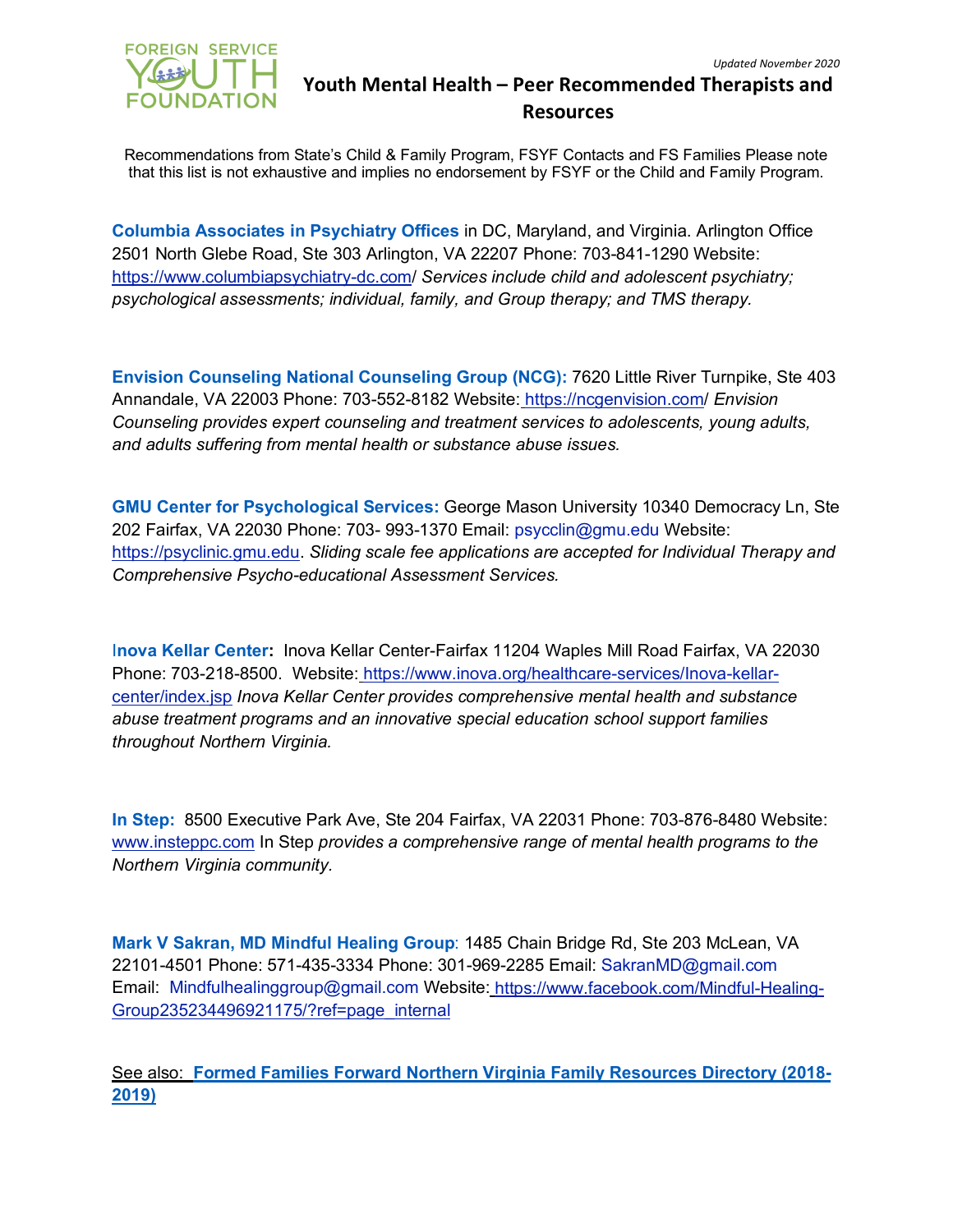

Recommendations from State's Child & Family Program, FSYF Contacts and FS Families Please note that this list is not exhaustive and implies no endorsement by FSYF or the Child and Family Program.

### **CRISIS & INTENSIVE TREATMENT**

### **[CrisisLink](https://prsinc.org/crisislink/): [703-527-4077](about:blank) or Text CONNECT to 85511**

*Offers crisis intervention, suicide prevention, and support to individuals in order to foster selfsufficiency by providing problem-solving skills and information on community resources so callers can better cope with emotional trauma, personal and family crises.*

**[National Suicide Prevention Lifeline](https://suicidepreventionlifeline.org/) (1-800-273-8255)**: *provides 24/7, free and confidential support for people in distress, prevention and crisis resources for you or your loved ones, and best practices for professionals.*

[National Hopeline](https://nationaltoolkit.csw.fsu.edu/resource/national-hopeline-network-suicide-crisis-hotline-1-800-442-hope4673/)**: 1-800-784-2433.** *A program of the Kristin Brooks Hope Center, Hopeline provides support with trained counselors through this national hotline to prevent suicide.*

**[SAMSHA Helpline:](https://www.samhsa.gov/) 1-800-662-HELP (4357).** *free, confidential, 24/7, 365-day-a-year treatment referral and information service (in English and Spanish) for individuals and families facing mental and/or substance use disorders. See also treatment locators on website.*

**[Children's Regional Crisis Response \(CR2\)](http://ncgcommunity.com/crisis-services/cr2)**: (**1-844-N-Crisis [\(844-627-4747\)](about:blank)).** *Provides 24 hour rapid response to all youth (21 & younger) facing a mental health and/or substance use crisis.*

**[Regional Educational Assessment Crisis Response and Habilitation \(REACH\):](http://www.dbhds.virginia.gov/developmental-services/Crisis-services) REACH Hotline: (855-897-8278)** *Crisis response for students with developmental disabilities.*

**[Disaster Distress Helpline](https://www.samhsa.gov/find-help/disaster-distress-helpline) (1-800-985-5990 or text TalkWithUs to 66746)**: *a 24/7, 365-day-ayear, national hotline dedicated to providing immediate crisis counseling for people who are experiencing emotional distress related to any natural or human-caused disaster. This toll-free, multilingual, and confidential crisis support service is available to all residents in the United States and its territories.*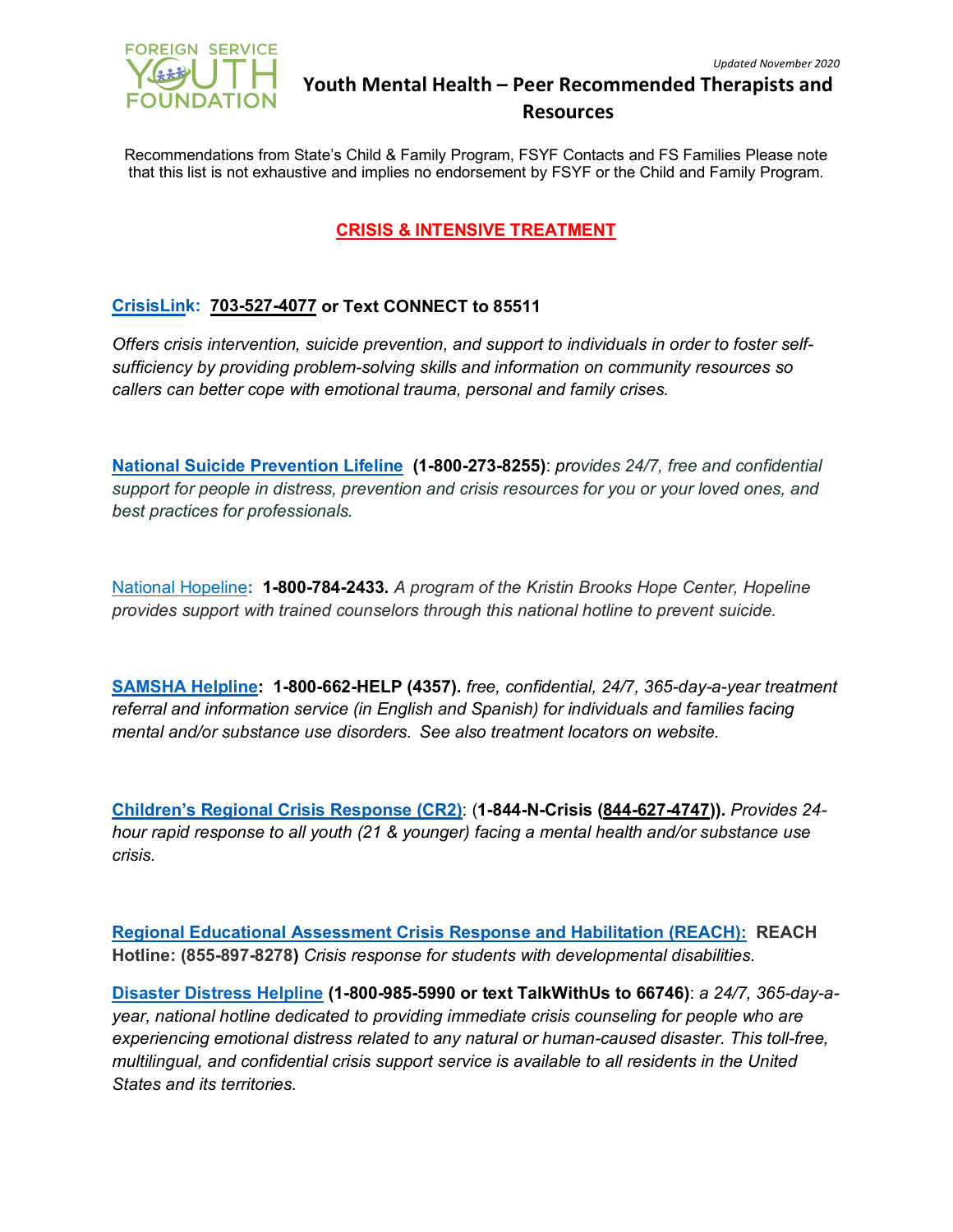

Recommendations from State's Child & Family Program, FSYF Contacts and FS Families Please note that this list is not exhaustive and implies no endorsement by FSYF or the Child and Family Program.

#### **LGBTQ Hotlines:**

- **[Trans Lifeline:](https://www.translifeline.org/) 1-877- 565-8860:** *a trans-led organization that connects trans people to the community, support, and resources they need to survive and thrive.*
- **[The Gay, Lesbian, Bisexual and Transgender National Hotline:](http://www.glbthotline.org/hotline.html) 1-888-843-4564 and [the GLBT National Youth Talkline](http://www.glbthotline.org/talkline.html) (youth serving youth through age 25): 1-800- 246-7743:** *Both provide telephone, online private one-to-one chat and email peersupport, (M-F from 4:00 to midnight) as well as factual information and local resources for cities and towns across the United States.*
- **[The Trevor Project:](http://www.thetrevorproject.org/) (866) 488-7386**: *the leading national organization providing crisis intervention and suicide prevention services to lesbian, gay, bisexual, transgender and questioning (LGBTQ) young people ages 13-24.*

#### **IN NORTHERN VIRGINIA AREA:**

#### **[Arlington County Emergency Mental Health Services:](https://health.arlingtonva.us/behavioral-healthcare/mental-health/emergency-services/) (703-228-5160)**

*Services include assessment, crisis intervention and stabilization, short-term counseling, psychiatric services and critical stress management for individuals and families. Pre-admission screening is provided for individuals who may require voluntary or involuntary hospitalization and/or who may require either office-based crisis stabilization or residential crisis stabilization. Fees based on family income, Medicare for emergency hospitalization, will work with families and their insurance.*

**[Dominion Hospital:](https://dominionhospital.com/service/choices-outpatient-services) (703-538-2872).** *Choices Adolescent Intensive Outpatient (IOP) and Choices Adolescent Partial Hospitalization Program (PHP) are two programs offered by Dominion Hospital that provide a new choice for those struggling with emotional and/or behavioral issues. The programs combine a highly structured therapeutic environment with the flexibility of nights and weekends at home and/or work. Sliding scale, Medicaid, most insurance, will get interpreters.*

**Inova Behavioral Health Services Inova Health System:** Phone Adult admission: 703-289- 7560 251 Phone Children and Adolescents: **703-218-8500** Email: inovabehavioralhealth@inova.org Website: [https://www.inova.org/healthcare](https://www.inova.org/healthcare-services/behavioral-health/index.jsp)[services/behavioral-health/index.jsp](https://www.inova.org/healthcare-services/behavioral-health/index.jsp) *Inova Behavioral Health promotes total wellness of mind*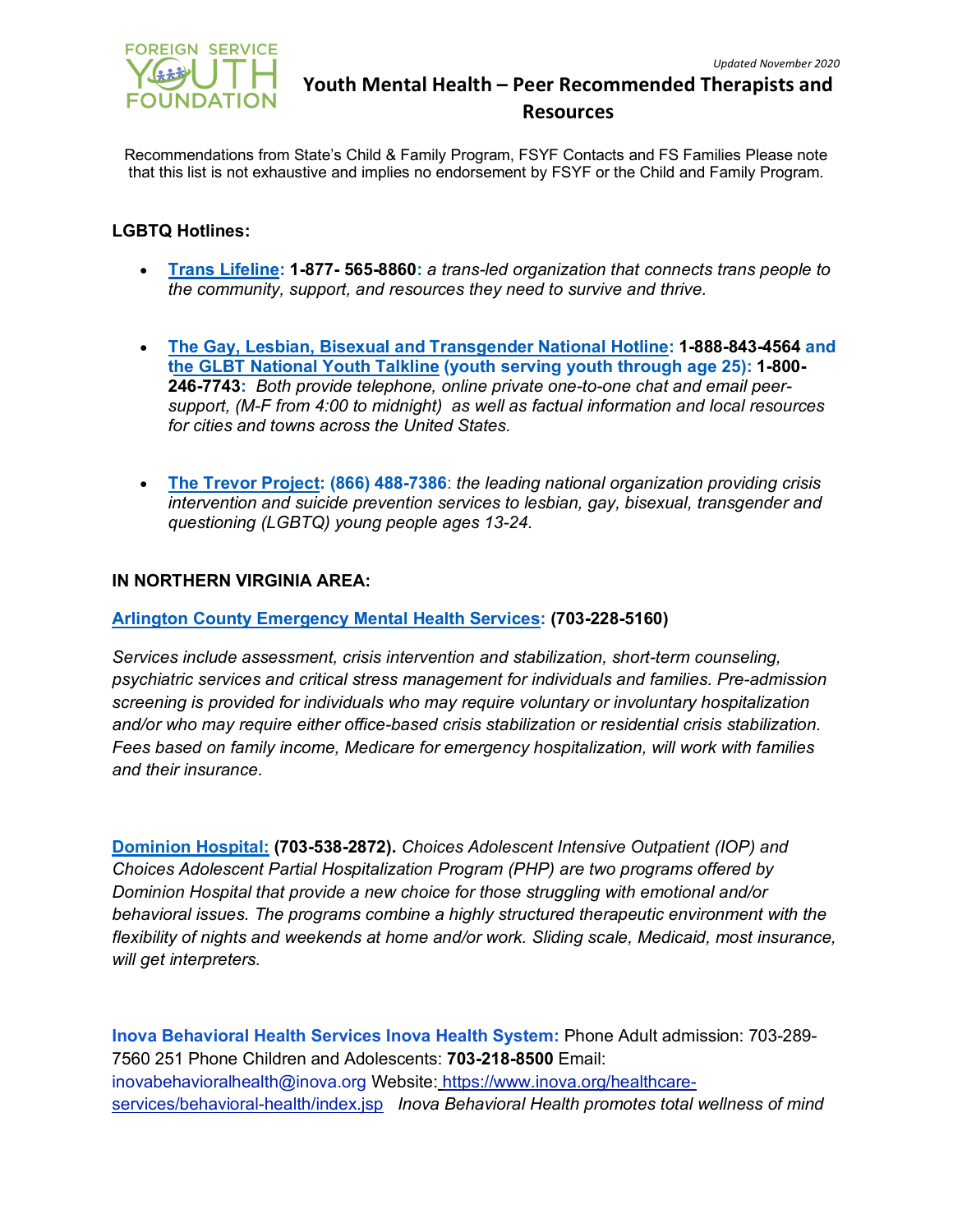Recommendations from State's Child & Family Program, FSYF Contacts and FS Families Please note that this list is not exhaustive and implies no endorsement by FSYF or the Child and Family Program. *and body by offering a full spectrum of mental health and addiction treatment services to the community. Outpatient clinics located in Mount Vernon, Ballston, Fairfax, and Loudoun.*

**[Children's National Medical Center](https://childrensnational.org/) (202-476-5000 or 888-884-2327)**: *All major insurance. Emergency psychiatric evaluations.*

**[Psychiatric Institute of Washington](https://psychinstitute.com/) (202-885-5600)**: *Sliding scale payments, Medicaid, most insurance, will get interpreters.*

**Virginia Hospital Center - [Psychiatric Center \(](https://www.virginiahospitalcenter.com/medical-services/behavioral-mental-health/)703-558-6451)**: *Most insurance, Medicare/Medicaid, interpreters available. Inpatient Acute Care unit for 18 and up. No adolescent unit.*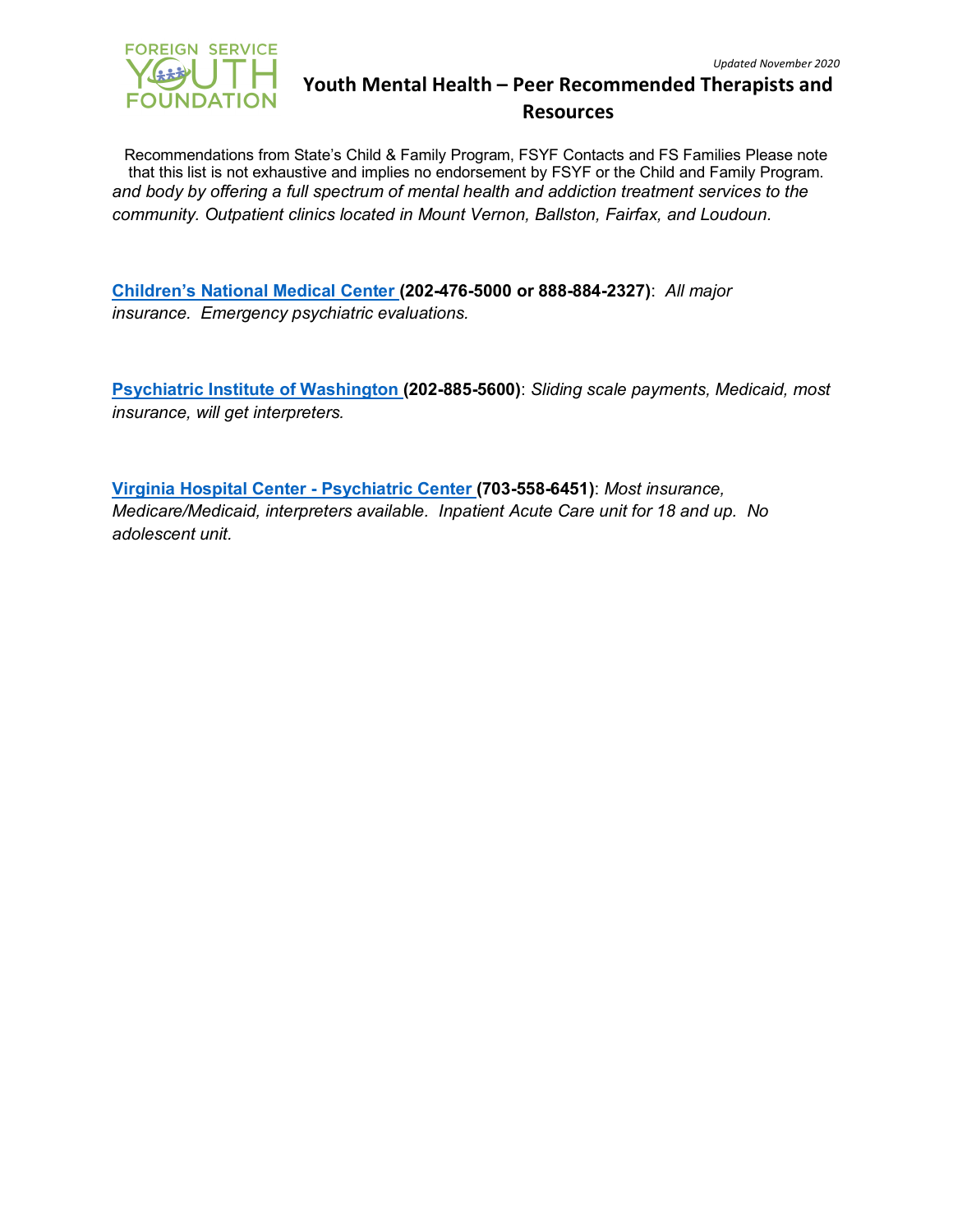Recommendations from State's Child & Family Program, FSYF Contacts and FS Families Please note that this list is not exhaustive and implies no endorsement by FSYF or the Child and Family Program. **Personal recommendations by Foreign Service families:**

[Truman Group](https://truman-group.com/)

[Therapy Solutions, LLC](https://www.therapysolns.com/?fbclid=IwAR3OqncR4xhjSXX57TZBzwgGU08ojqbiuV-65S9oO1ayAyviWbHv5wNoxFQ) 

[Apricity Behavorial Health](https://www.apricitybehavioralhealth.com/)

[Ayana Therapy](https://www.ayanatherapy.com/)

[Summit Counseling](https://summitcounselingservices.com/)

[Better Help](https://www.betterhelp.com/) 

[Vanguard Therapy](http://www.vanguardtherapy.com/)

[Child and Family Counseling](https://www.childandfamilycounseling.com/?fbclid=IwAR3HYCqV2s6skb_gCYj0RLprPaiRPX3sCIDMZeKLjos1SocUPdDTo0Ep48s)

[In Step](https://insteppc.com/?fbclid=IwAR23ZZas4ASMT0jzUHhsUyEW2wQR_bRq7_hvqkFDePge0YlRJqdet6gKwk4)

[Weaver & Associates](https://weaverandassociates.net/)

[Potomac Behavioral Solutions](https://www.pbshealthcare.com/)

[Home Body Therapy](https://www.homebodytherapy.com/?fbclid=IwAR2sS7XEVk0rapDkzFVpjYQ12E5Gq6JmAQCTUhDML0mAeRnUvitaLOsIjM8)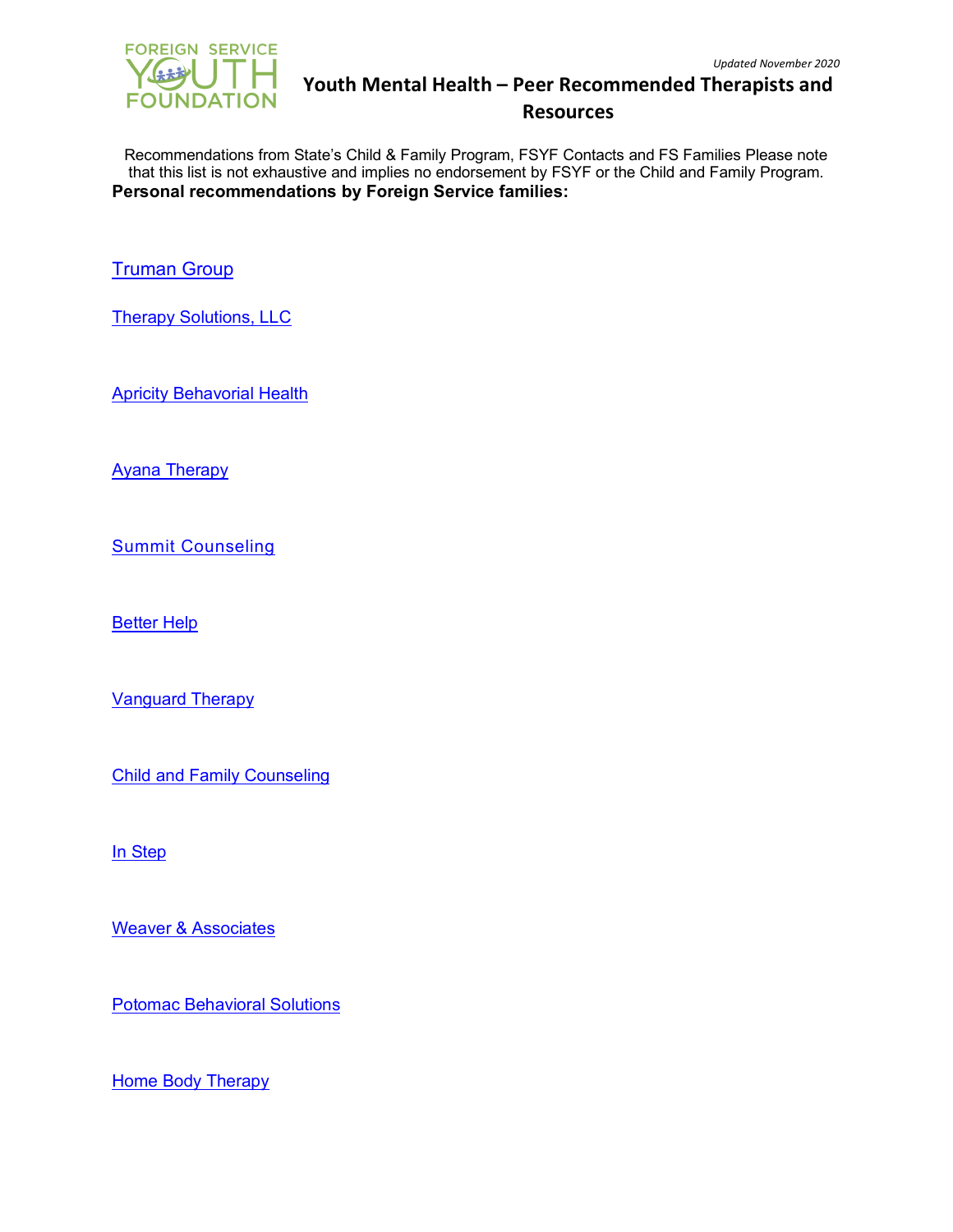

Recommendations from State's Child & Family Program, FSYF Contacts and FS Families Please note that this list is not exhaustive and implies no endorsement by FSYF or the Child and Family Program.

[Alvord Baker & Associates](https://www.alvordbaker.com/)

**[Teenlines](https://teenlines.com/)** 

Specific Providers:

[Dr. Constantina Kass](https://insteppc.com/constantina-n-kass-ph-d-ncsp/)

[Dr. Carolyn Heier](https://www.psychologytoday.com/us/therapists/carolyn-a-heier-mclean-va/327786)

[Kerry Ellis](https://aahs.org/find-a-provider/Kerry-Ellis/)

[Dr. Sam Lashley](https://www.psychologytoday.com/us/therapists/sam-lashley-arlington-va/34445)

[Amy C. Millimet](https://www.millimettherapy.com/?fbclid=IwAR0s2UlTzLtC5hdwbGHOJkuHBm5VBTpJZ4KU5HN8E94kmUN0WLgBCPKkk7c)

[Andrea Zalzal Sanderson](https://www.psychologytoday.com/us/therapists/andrea-zalzal-sanderson-alexandria-va/151306)

[Dr. Jillian Evans](https://health.usnews.com/doctors/jillian-evans-78114)

[Dr. Jelena Kecmanovic](https://arlingtonbehaviortherapy.com/staff/drkpsychologist/?fbclid=IwAR1grcSvJYEIi7J2hHGa3JkCElOcFVUGyVGmW-5_b4l8pGspA0bn3h1sSlo)

[Dr. Debra Brosius](https://debrabrosius.com/?fbclid=IwAR3za0dXxTLqmXbxWs7is-jAGXryTFH3DrZOSDjuHoQ7gm9i91GUI6qGoSc)

[Dr. Gohar Choudhary](https://www.psychologytoday.com/us/psychiatrists/gohar-choudhary-chantilly-va/127573?fbclid=IwAR3VyE29iVnLw9DZhsc8623jBDn77UCrFJOD2INN78JLlGUA3QGP4su1Xzs)

[Dr. Sanju Adhikari](https://hellomypsychiatrist.com/?fbclid=IwAR1rLas9fVyX2wwCttRSVbtcT7RjWxN8QZRxruWydECSZmtVfkpG6XPcsN4)

[Dr. Mohammed Ansari](https://viennabh.com/)

[Annette Kielkopf](http://www.annettekielkopf.com/?fbclid=IwAR1grcSvJYEIi7J2hHGa3JkCElOcFVUGyVGmW-5_b4l8pGspA0bn3h1sSlo)

[Dr. Kathy Katz](https://www.medstarhealth.org/doctor/dr-kathy-silver-katz-phd/)

[Michelle Fowler](https://azcenterformft.com/our_staff/michelle-fowler/)

[Dr. Neil Schiff](https://www.topnpi.com/dc1770697369/dr-neil-schiff)

[Dr. Edward Farber](http://restonpsych.com/about.htm)

[Dr. Joel Gunzburg](https://www.psychologytoday.com/us/therapists/joel-gunzburg-bethesda-md/46313)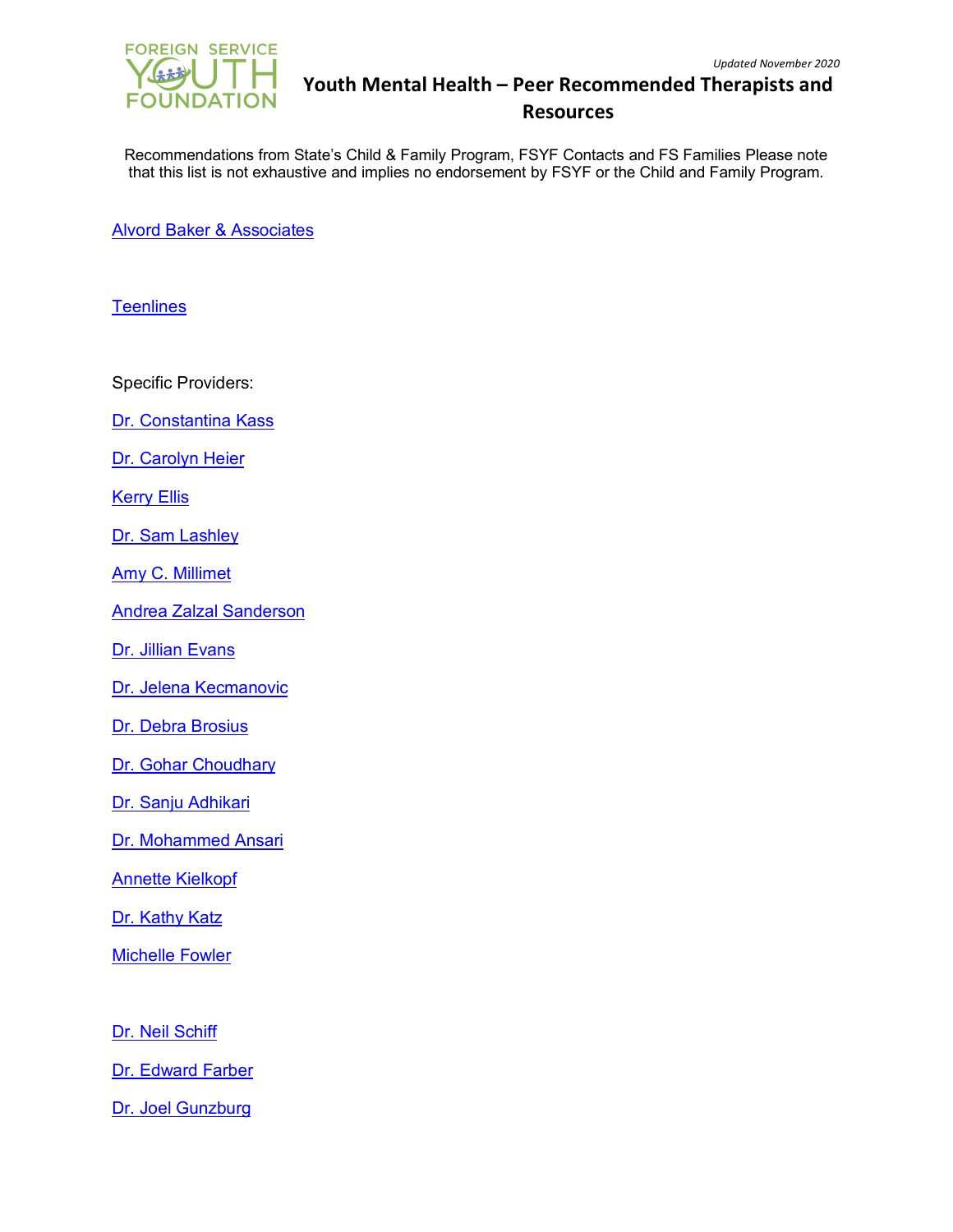

Recommendations from State's Child & Family Program, FSYF Contacts and FS Families Please note that this list is not exhaustive and implies no endorsement by FSYF or the Child and Family Program. [Dr. Nancy Ingraham](https://www.psychologytoday.com/us/therapists/nancy-ingraham-chevy-chase-md/117127)

[Dr. Anna Lee](https://www.psychologytoday.com/us/therapists/anna-c-lee-fairfax-va/77395)

[Dr. Virginia Lindahl](https://www.psychologytoday.com/us/therapists/virginia-lindahl-alexandria-va/42216)

[Dr. Adelaide Robb](https://childrensnational.org/visit/find-a-provider/adelaide-robb)

*See also:*

Families in Global Transition:

[Counseling and Coaching Affiliate](https://www.figt.org/counseling-coaching-affiliate)

**[Public Directory](https://www.figt.org/Member-Directory-Public)** 

GLIFFA: [RESOURCES FOR PARENTS OF LGBT+ YOUTH & MEDICAL PROVIDERS:](https://glifaa.org/2020/03/17/resources-for-parents-of-lgbt-youth-medical-providers/?fbclid=IwAR3ZvsEdKyA-LSL3ahF1eTQTpQLOC_Tj4NmTH0uIuDFbO-GQ6cE_pcWMoN4)

[International Therapist Directory](https://internationaltherapistdirectory.com/)

[International Suicide Hotlines](https://en.wikipedia.org/wiki/List_of_suicide_crisis_lines)

[Crisis Text Line](https://www.crisistextline.org/) (UK and Ireland numbers)